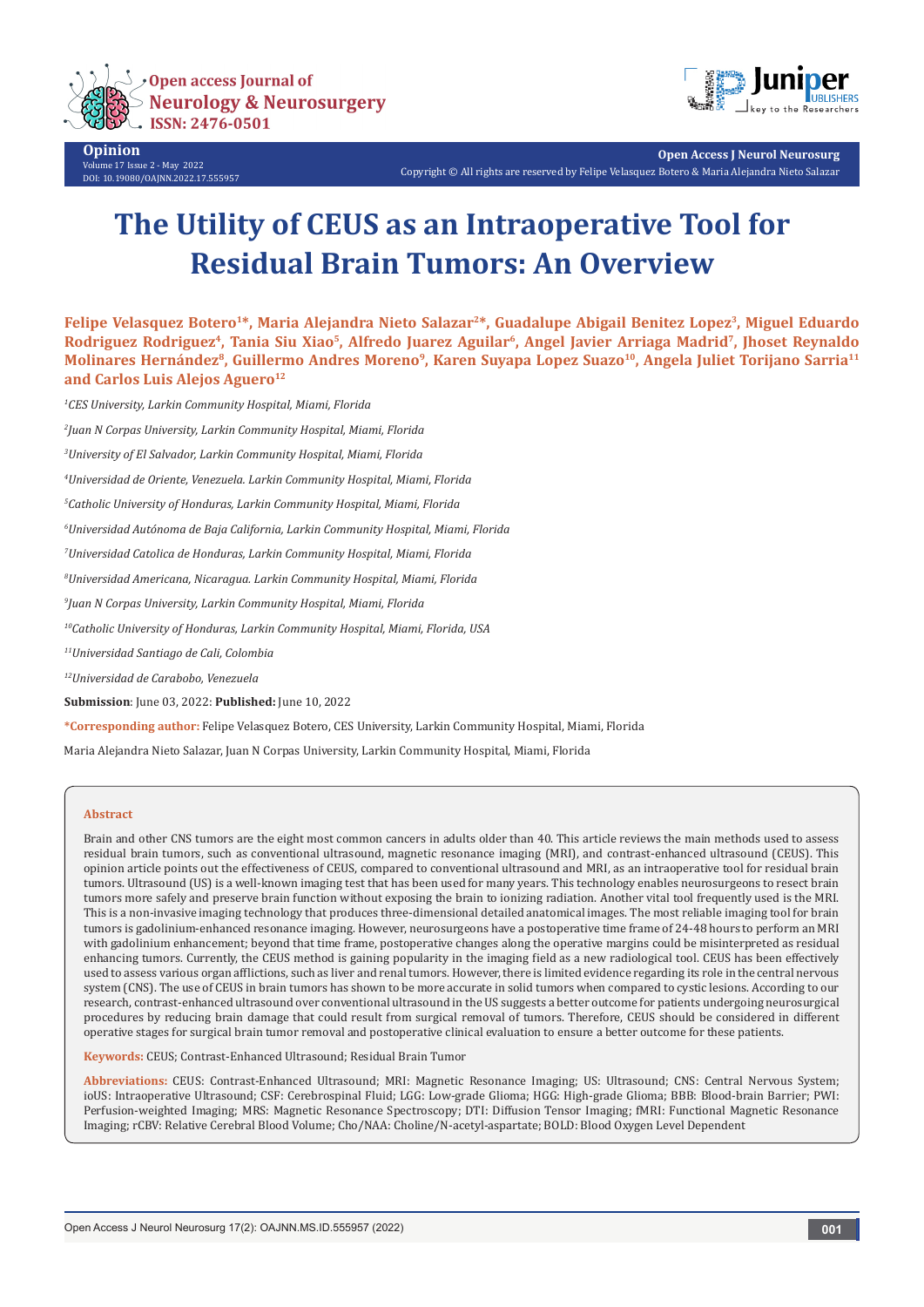#### **Introduction**

Contrast-enhanced ultrasound (CEUS) is an imaging technique that involves intravenous injection or installation into body cavities of agents that contain gas or air microbubbles that can be transported into the smallest capillaries, allowing visualization of the arterial system following venous injection. Since they are excreted from the lungs and liver, they are safe for patients with decreased renal function. CEUS provides a realtime view into the vascularization and blood flow distribution patterns within an organ or tumor, which may enhance the resolution, sensitivity, and specificity of ultrasound imaging and estimate the degree of tumoral resection [1,2]. This imaging modality can depict the targeted organ's micro and macro circulation, which may include the brain, liver, gallbladder, bile duct, pancreas, kidney, spleen, breast, thyroid, and prostate resulting in improved performance in diagnosis. CEUS consists of two essential elements: an ultrasound contrast agent and a contrast-specific imaging technique. An ultrasound contrast agent circulates within the body and interacts with the ultrasound beam based on the energy of the insonation. Low acoustic powers cause the microbubbles to reflect ultrasound and increase the echo. As the acoustic power increases, the bubbles develop nonlinear resonance, resulting in the generation of harmonic signals. As the power increases, bubble destruction occurs, producing an intense signal. Generally, contrast-specific imaging techniques, such as phase and pulse inversion, discriminate between nonlinear harmonic responses from microbubbles and tissue responses, thereby enabling the detection of microbubble signals in gray-scale images [3].

According to the American Cancer Society, brain and other CNS tumors are the eighth most common cancer in adults older than 40. Most CNS tumors diagnosed in adults are nonmalignant (age-adjusted incidence of 22.38 per 100,000 people). Gliomas are the most common type of malignant histology found in adults, while meningiomas and tumors of the pituitary are the most common types of non-malignant tumors. Additionally, malignant brain and other CNS tumors are the sixth leading cause of cancer death in adults older than 40 in the USA [4]. This review analyzes the primary methods for assessing residual brain tumors: conventional ultrasound, magnetic resonance imaging (MRI), and contrast-enhanced ultrasound (CEUS). This opinion article aims to highlight the effectiveness of CEUS when compared to conventional ultrasound and MRI.

#### **Conventional Ultrasound**

Ultrasound (US) is a well-known imaging test that has been used for many years. Although US has many advantages, such as low cost, non-invasive, and low radiation exposure, it also has drawbacks, such as high operator dependence and a demanding technique [5-7]. The classic gray-scale brightness mode is the most common type, called B-mode. This simple US imaging method helps identify anatomical structures by sending and receiving sound waves at high frequencies to create a two-dimensional

image [5,6]. Over the past few years, ultrasound has proven helpful in the intraoperative setting, especially neurosurgery [5,6]. Due to its complexity, resectioning brain tumors is one of the most challenging procedures for neurosurgeons. The tumor often invades delicate brain tissues, making it difficult to remove it entirely and prevent brain damage. Intraoperative ultrasound (ioUS) has aided neurosurgeons in improving tumor resection rates and preserving brain function without ionizing radiation exposure. The use of ioUS has been widely employed to assist in resecting brain tumors, especially gliomas, the most common primary brain malignancy, which is highly invasive and has a poor prognosis. ioUS has been used primarily during tumor resection to localize and characterize tumors, plan the surgical approach, and delimit the extent of the resection. However, ioUS has been limited by a phenomenon referred to as brain shift, which occurs when the anatomy of the brain changes due to craniotomy, swelling, drainage of the cerebrospinal fluid (CSF), or cavity formation. This brain shift destroys a necessary contact surface between the brain and the probe, disrupting the clarity of the image [5,6].

In a US image, the brightness of anatomical structures shines back the magnitude of the reflected sound waves, which can have strong (hyperechoic), weak (hypoechoic), or neutral (isoechoic) acoustic gradients [5,6]. Typical brain structures may exhibit any acoustic gradient [1,2,5,6]. Tumors often appear hyperechoic, particularly at their margins, but the edema surrounding them can be hypoechoic [5,6,7]. There is a need to emphasize this since the edema surrounding the tumor is often mistaken for residual tumor tissue during resection, resulting in brain damage [5,6,7]. Complications of this nature often arise with conventional B-mode US, which further limits the usefulness of this technique. In addition, the tumor's echogenic appearance depends on its grade. For instance, low-grade gliomas (LGGs) appear slightly hyperechoic relative to normal brain tissue with homogenous and blurred margins. In contrast, high-grade gliomas (HGGs) appear heterogeneously echogenic with hypoechoic central necrotic areas, hyperechoic margins, and surrounding edema [6,7]. Multiple studies showed that US has high sensitivity and specificity in identifying brain tumors, especially gliomas. When identifying residual tumoral tissue after a glioma resection, sensitivity and specificity may be up to 75% and 88%, respectively. In LGG, specificity appears to be higher (94%) than in HGG (77%). While some studies have demonstrated high specificity (85%), they have also shown a low sensitivity (46%) for detecting small residues compared to postoperative MRI [6,7]. Although ioUS exhibits favorable results before tumor resection, its effectiveness gradually decreases due to brain shift phenomena as the surgery progresses [6].

#### **Magnetic Resonance Imaging**

MRI is a non-invasive imaging technology that produces three-dimensional detailed anatomical images. It is commonly used for disease detection, diagnosis, and therapeutic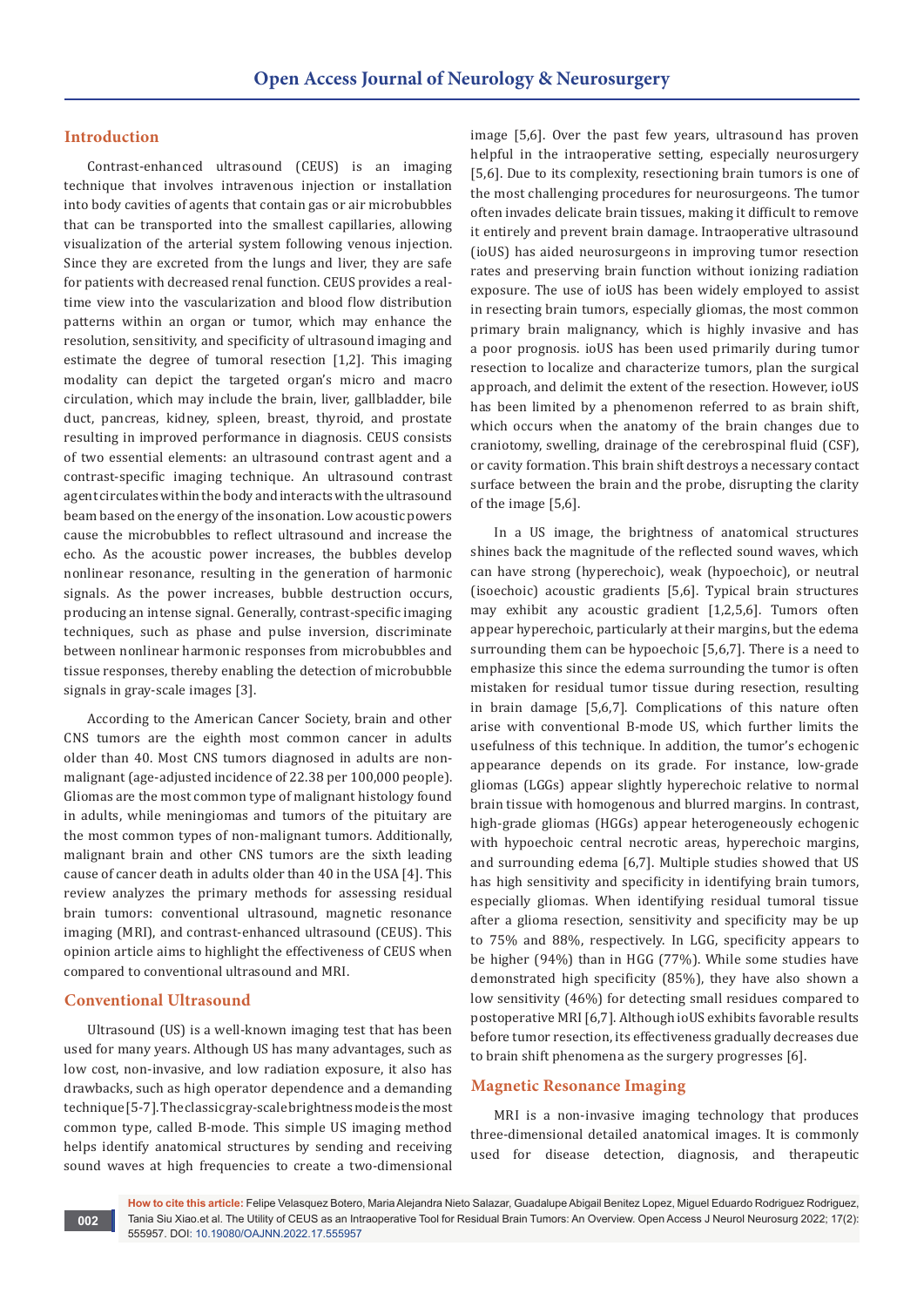monitoring. MRI scanners are appropriate for imaging non-bony parts or soft tissues of the body, such as the brain, spinal cord, and nerves. MRI is the method of choice when frequent imaging is required for diagnosis or therapy, especially in the brain [8]. In addition, this technology allows visualization of parenchymal areas, where contrast agents have leaked out through defects in the blood-brain barrier (BBB), a characteristic feature of brain tumors [8,9].

The most reliable imaging tool to assess brain tumors is gadolinium-enhanced resonance imaging [8]. However, no specific imaging characteristic can distinguish a metastatic lesion, the most prevalent form of brain tumor, from those of primary origin [9]. The main goal of tumor resection is to preserve brain function, which is often accomplished using pre-surgical advanced MRI techniques such as perfusionweighted imaging (PWI), MR spectroscopy (MRS), and diffusion tensor imaging (DTI), and functional MRI (fMRI) [8,9]. These advanced techniques provide valuable information, including the relative cerebral blood volume (rCBV), a marker of tumor angiogenesis, and the metabolite choline/N-acetyl-aspartate (Cho/NAA) ratio, which helps identify and grade gliomas. Blood oxygen level-dependent (BOLD) functional MRI has been used during preoperative planning and intraoperative navigation to map sensory, motor, language, and memory areas. Tumoral brain tissue often exhibits a decreased BOLD signal and alterations in cerebral blood volume in tumor-affected areas [8]. Another application of MRI is to assess changes that represent the progression of a tumor after treatment, such as the presence of contrast enhancement [8]. While serial imaging by gadolinium-enhanced MRI is considered the most reliable imaging technique for assessing disease activity after treatment, it must be performed within 48 hours following surgery. Otherwise, postoperative changes along surgical margins may be misinterpreted as residual tumors [10].

#### **Contrast-Enhanced Ultrasound**

Contrast-enhanced ultrasound (CEUS) is a relatively novel radiological tool that has rapidly gained popularity in the imaging field. During CEUS, an intravenous contrast agent is used to expose the venous and arterial systems, allowing a clear view of the vascular structure of the targeted organ [11-13]. Contrast agents used during this modality differ from other imaging techniques. Microbubbles injected during CEUS do not diffuse on the adjacent tissue, allowing the contrast agent to remain in the vessels for a more extended time [14-16]. This method allows a more accurate assessment of the intravascular space while minimizing the risk of contrast-induced cellular toxicity [17,18]. Among the disadvantages of CEUS are its operator-dependency, equipment costs, and availability [19-21].

CEUS has been effectively used in the assessment of various organ afflictions, such as liver and renal tumors, but there is limited evidence regarding its role in the CNS. The use of CEUS in brain tumors has shown to be more accurate in solid tumors when compared to cystic lesions. This accuracy is because solid tumors such as gliomas, glioblastomas, and hemangioblastomas are highly vascularized [22]. In gliomas, CEUS has proven highly sensitive in detecting hypervascularity, even in lowgrade tumors. Due to its vascularity, this tumor demonstrates a hyperechoic pattern, which may help detect small lesions even when the surrounding tissue appears normal. In more complex solid tumors such as glioblastomas, peripheral edema and other features might impair the image clarity and complete identification of the remaining affected brain tissue [23,24]. One other application of CEUS has been its use in monitoring patients following brain tumor resection. Due to its ability to distinguish between tumor-free and residual brain tissue based on the density of blood vessels within the tissue, this imaging modality is used to optimize the evaluation of solid brain tumor removal [24].

## **Conclusion**

A complete understanding of the physics, contrast media variability, and technical expertise essential for the Contrast-enhanced ultrasound (CEUS) technique, ensures a high-performance study. Our group recognizes the current need for more sophisticated approaches involving vascular imaging diagnosis and therapeutic assessment for patients with different tumors and vascularization patterns of the targeted organ. According to the data obtained, the election of Contrast-enhanced ultrasound over the Conventional US in the intraoperative setting suggests a better outcome for patients undergoing neurosurgical procedures by limiting the possible brain tissue damage caused by the surgical removal tumors. No overall cellular toxicity is present in either of these methods, as well as significant repeatability and a relatively low cost. However, CEUS offers significant precision when distinguishing between residual tumoral tissue and expected postoperative edema. Therefore, CEUS and its intraoperative application could constitute a more clinically relevant new neuroimaging standard and be successful in routine clinical practice. Although MRI and its different modalities apply to detailed anatomical imaging and a serial assessment of the post-treatment status of the brain parenchyma as a non-invasive procedure, CEUS does not seem to have a specific postoperative evaluation period. Moreover, Contrast-enhanced ultrasound provides added value for multimodality imaging practice, and its role in modern medicine might outperform the conventional techniques reviewed in this article. Accordingly, we believe that contrast-enhanced ultrasound should be considered in different stages of brain tumor removal and postoperative clinical evaluation to ensure a better outcome for these patients.

## **References**

1. [Tedesco G, Sarno A, Rizzo G, Annamaria Grecchi, Ilaria Testa, et al,](https://pubmed.ncbi.nlm.nih.gov/31230431/)  [\(2019\) Clinical use of contrast-enhanced ultrasound beyond the liver:](https://pubmed.ncbi.nlm.nih.gov/31230431/)  [a focus on renal, splenic, and pancreatic applications. Ultrasonography](https://pubmed.ncbi.nlm.nih.gov/31230431/)  [38\(4\): 278-288.](https://pubmed.ncbi.nlm.nih.gov/31230431/)